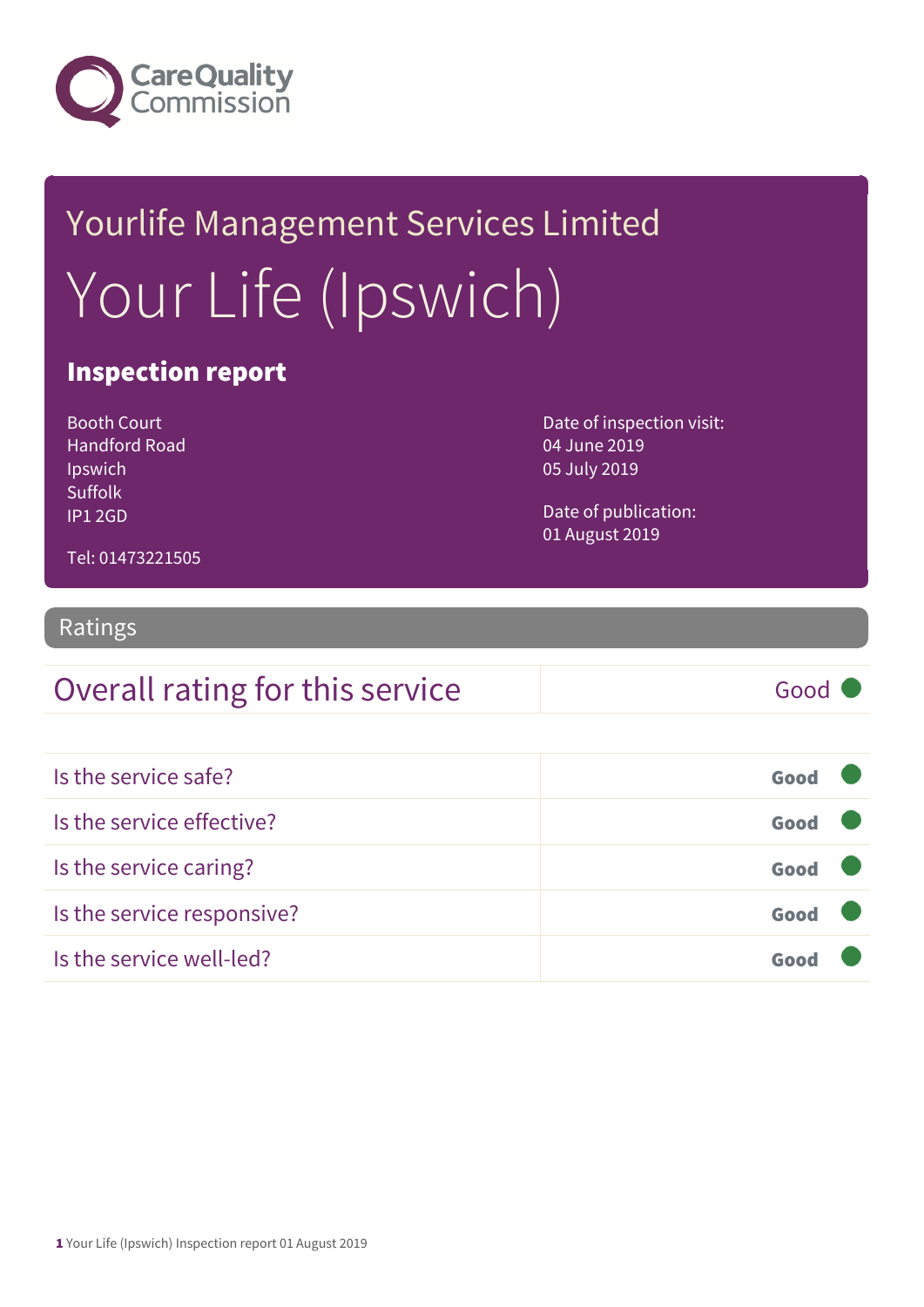### Summary of findings

### Overall summary

#### About the service

Your Life (Ipswich) operates an assisted living scheme in a purpose-built private development called Booth Court. This service is a domiciliary care agency. It provides personal care to older people living in their own flats. The development within central Ipswich consists of 60 flats privately owned and occupied by older people who also share some communal areas and facilities; such as a dining rooms, lounges and gardens.

Not everyone using Your Life (Ipswich) received a regulated activity; CQC only inspects the service being received by people provided with 'personal care'; help with tasks related to personal hygiene and eating. Where they do we also consider any wider social care provided.

At the time of our comprehensive inspection of 12 June 2019, there were eight people in receipt of the regulated activity of personal care.

People's experience of using this service:

Effective systems were in place to ensure people's safety. Risks were assessed and monitored, sufficient staff were deployed, and safe recruitment procedures were followed.

Staffing levels enabled people to maintain choice and involvement in their care and daily routine.

People were supported to have maximum choice and control of their lives and staff supported them in the least restrictive way possible and in their best interests; the policies and systems in the service supported this practice.

People were treated with respect and their privacy and dignity was protected. People were supported and encouraged to remain independent.

The provider had instilled quality assurance systems to monitor the quality and safety of the care provided. People were asked for their views and their suggestions were used to improve the service and make any necessary changes.

For more details, please see the full report which is on the CQC website at www.cqc.org.uk

Rating at last inspection The last rating for this service was Good (published 22 December 2016)

Why we inspected This was a planned inspection based on the previous rating.

You can read the report from our last comprehensive inspection, by selecting the 'all reports' link for Your

2 Your Life (Ipswich) Inspection report 01 August 2019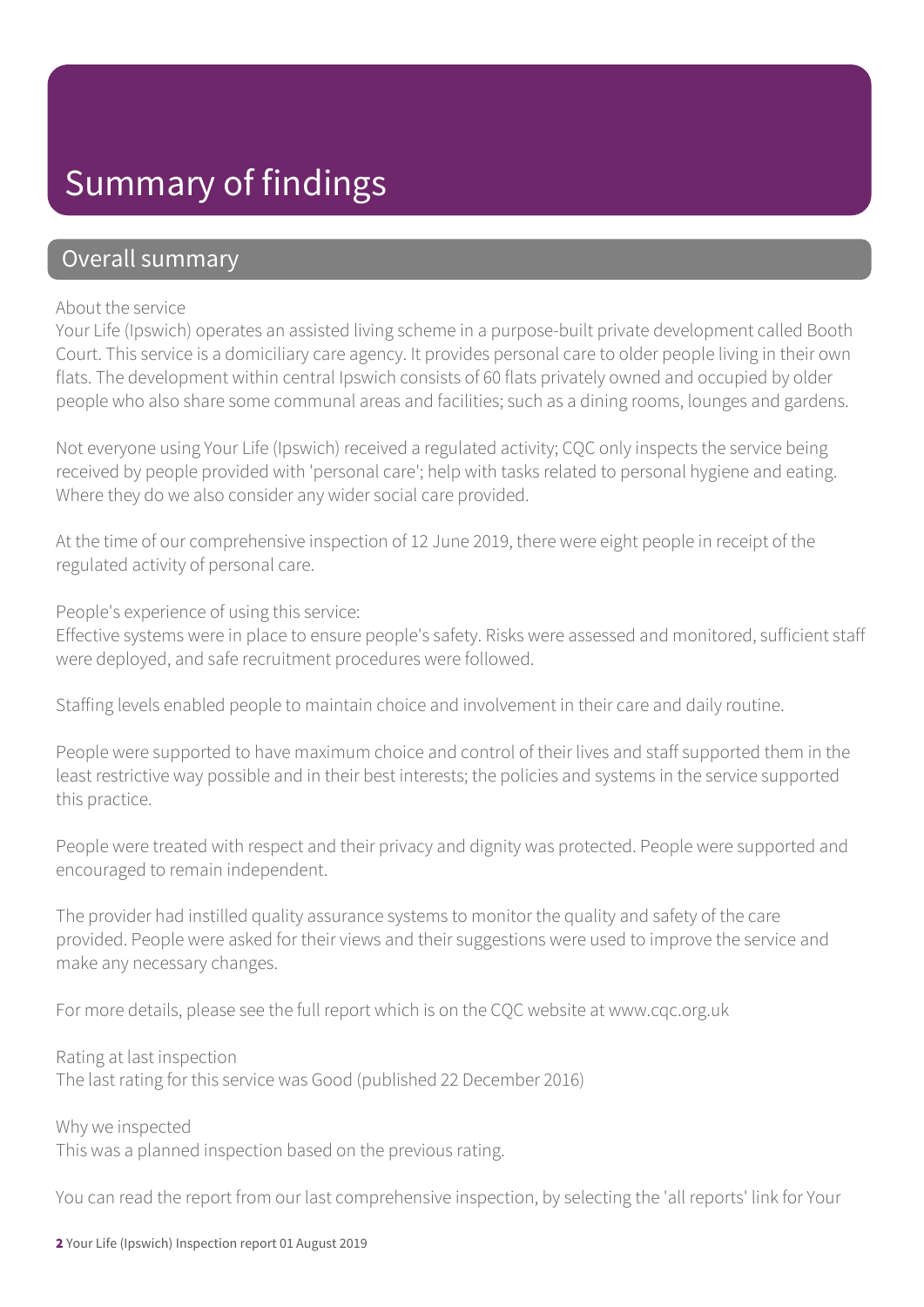Life (Ipswich) on our website at www.cqc.org.uk.

Follow up

We will continue to monitor information we receive about the service until we return to visit as per our reinspection programme. If we receive any concerning information we may inspect sooner.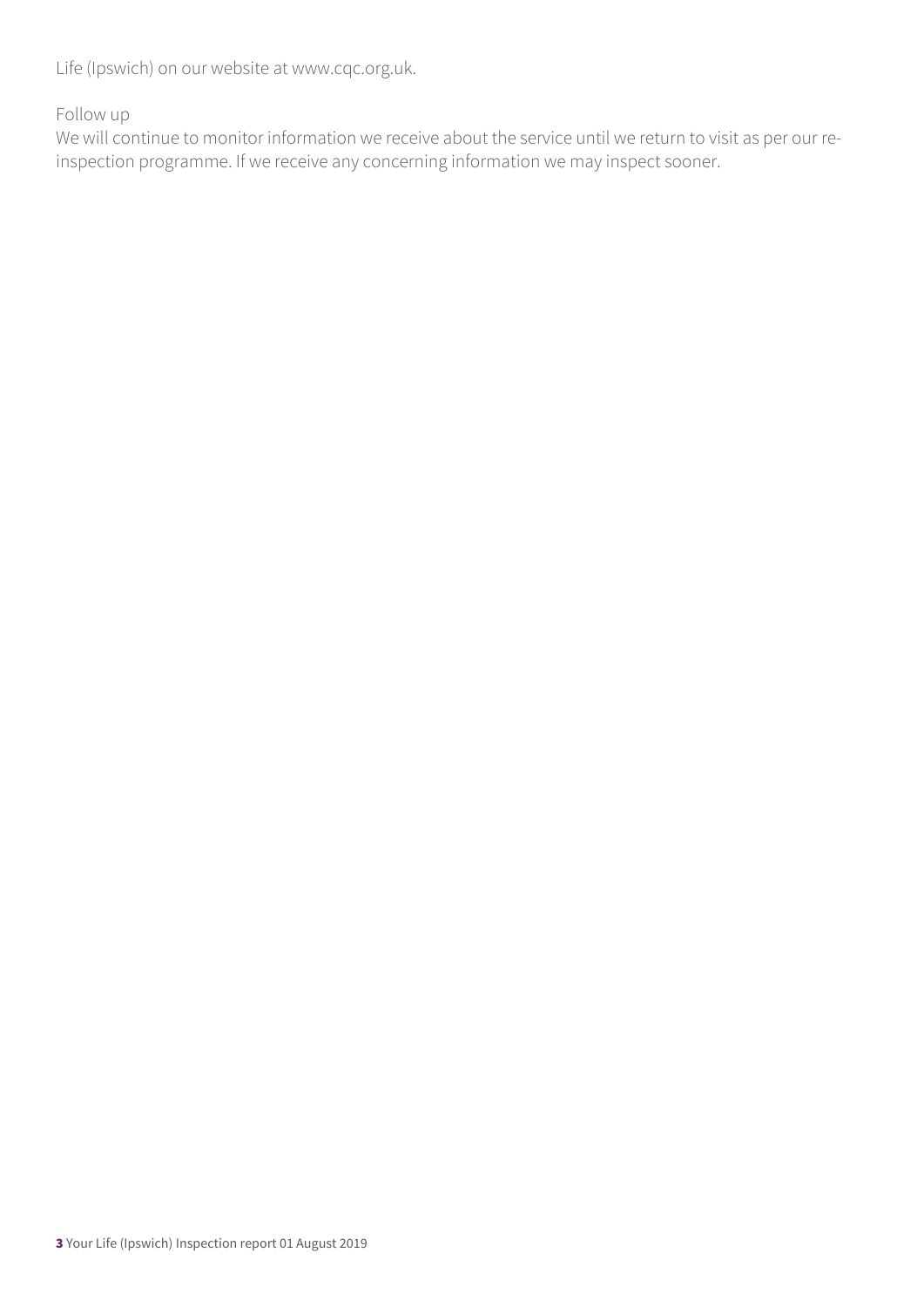### The five questions we ask about services and what we found

We always ask the following five questions of services.

| Is the service safe?                          | Good |
|-----------------------------------------------|------|
| The service was safe.                         |      |
| Details are in our safe findings below.       |      |
| Is the service effective?                     | Good |
| The service was effective.                    |      |
| Details are in our effective findings below.  |      |
| Is the service caring?                        | Good |
| The service was caring.                       |      |
| Details are in our caring findings below.     |      |
| Is the service responsive?                    | Good |
| The service was responsive.                   |      |
| Details are in our responsive findings below. |      |
| Is the service well-led?                      | Good |
| The service was well-led.                     |      |
| Details are in our well-Led findings below.   |      |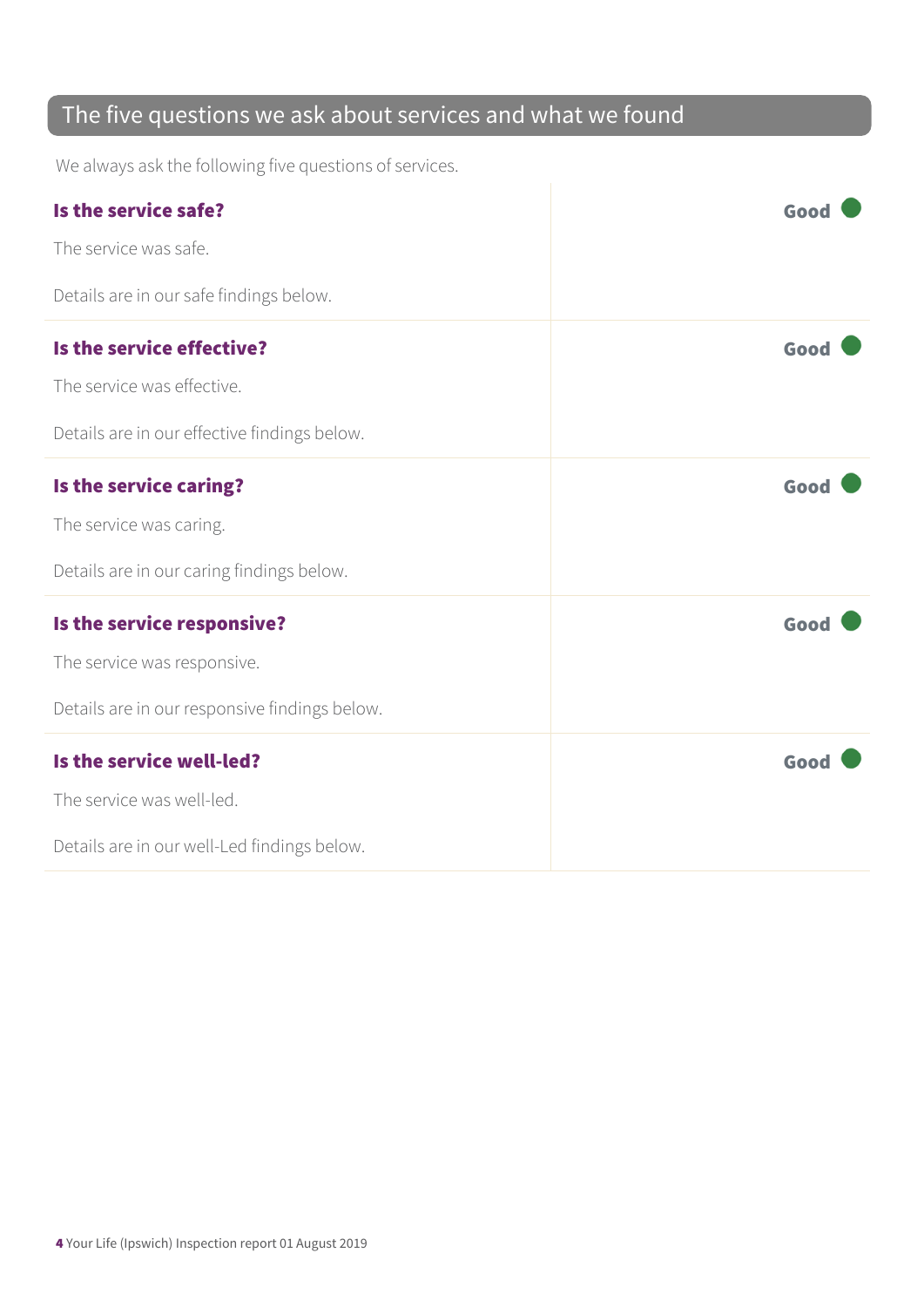

# Your Life (Ipswich) Detailed findings

### Background to this inspection

#### The inspection

We carried out this inspection under Section 60 of the Health and Social Care Act 2008 (the Act) as part of our regulatory functions. We checked whether the provider was meeting the legal requirements and regulations associated with the Act. We looked at the overall quality of the service and provided a rating for the service under the Care Act 2014.

Inspection team This inspection was undertaken by one inspector.

#### Service and service type

This service provides care and support to people living in specialist 'extra care' housing. Extra care housing is purpose-built or adapted single household accommodation in a shared site or building. The accommodation is bought and is the occupant's own home. People's care and housing are provided under separate contractual agreements. CQC does not regulate premises used for extra care housing; this inspection looked at people's personal care and support service.

The service had recently had a manager registered with the Care Quality Commission however they had left and a new manager was in the process of being recruited. A registered manager means that they and the provider are legally responsible for how the service is run and for the quality and safety of the care provided.

#### Notice of inspection

We gave the service 24 hours' notice of the inspection visit because we needed to make arrangements to meet people to seek their feedback.

#### What we did before the inspection

We reviewed information we had received about the service since the last inspection. We sought feedback from the local authority and professionals who work with the service. We used the information the provider sent us in the provider information return. This is information providers are required to send us with key information about their service, what they do well, and improvements they plan to make. This information helps support our inspections. We used all of this information to plan our inspection.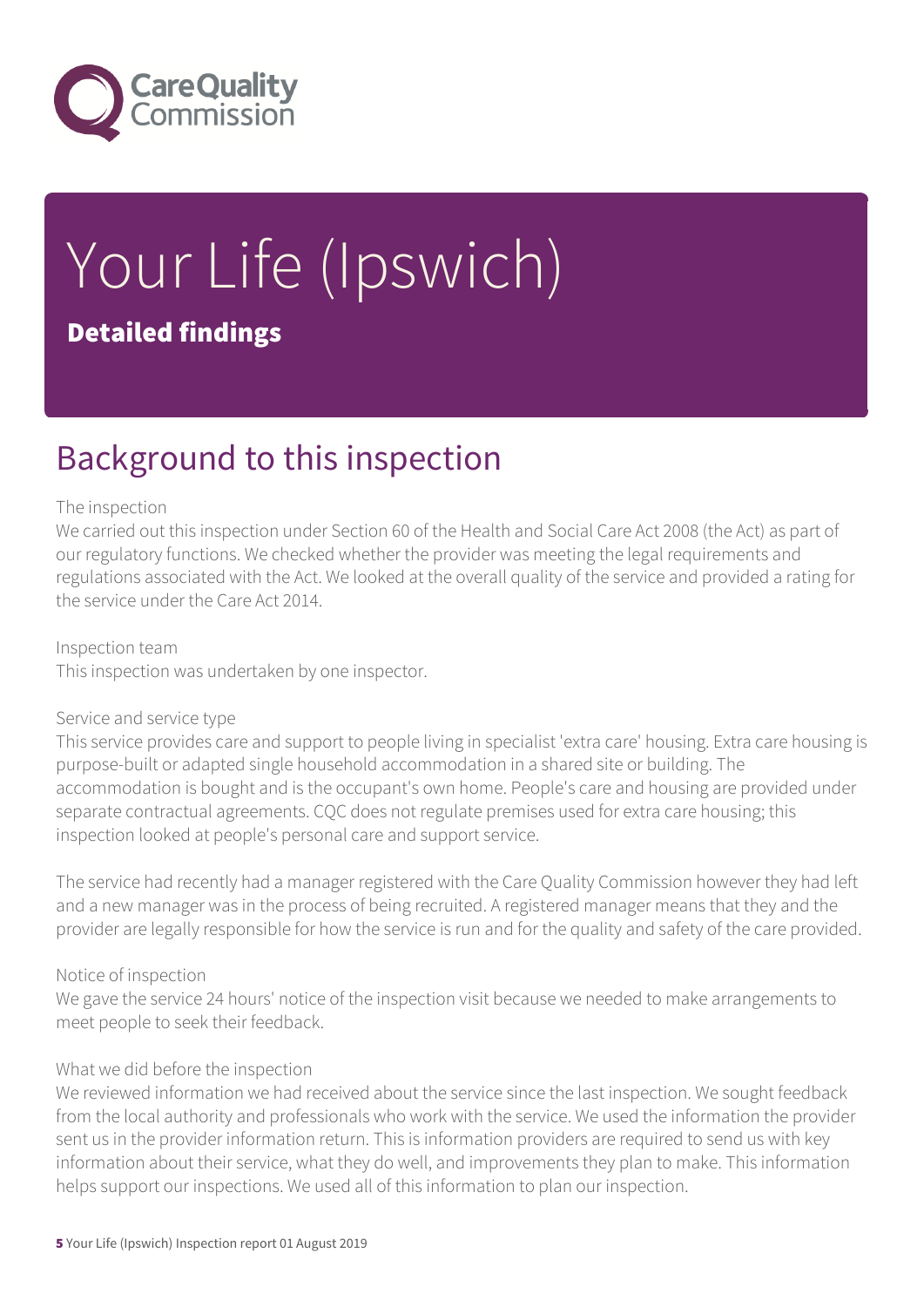We used all of this information to plan our inspection.

#### During the inspection

We spoke with two people who used the service about their experience of the care provided. We spoke with seven members of staff including the duty manager, the quality assurance officer, the area support manager, the area manager and care workers.

We reviewed a range of records. This included two people's care records and multiple medication records. We looked at two staff files in relation to recruitment and staff supervision. A variety of records relating to the management of the service, including policies and procedures were reviewed.

Inspection site visit activity started on 12 June 2019 and ended on 5 July 2019. It included a visit to the provider's office location on 12 June 2019 to meet with the provider and staff and to review care plans and other records. In the following days we attempted contact with additional staff and relatives of people who used the service, however we received no response.

#### After the inspection

We continued to seek clarification from the provider to validate evidence found. We looked at training data and quality assurance records. We left our contact details for any further people, relatives or staff who wished to share their experiences however no one got in touch.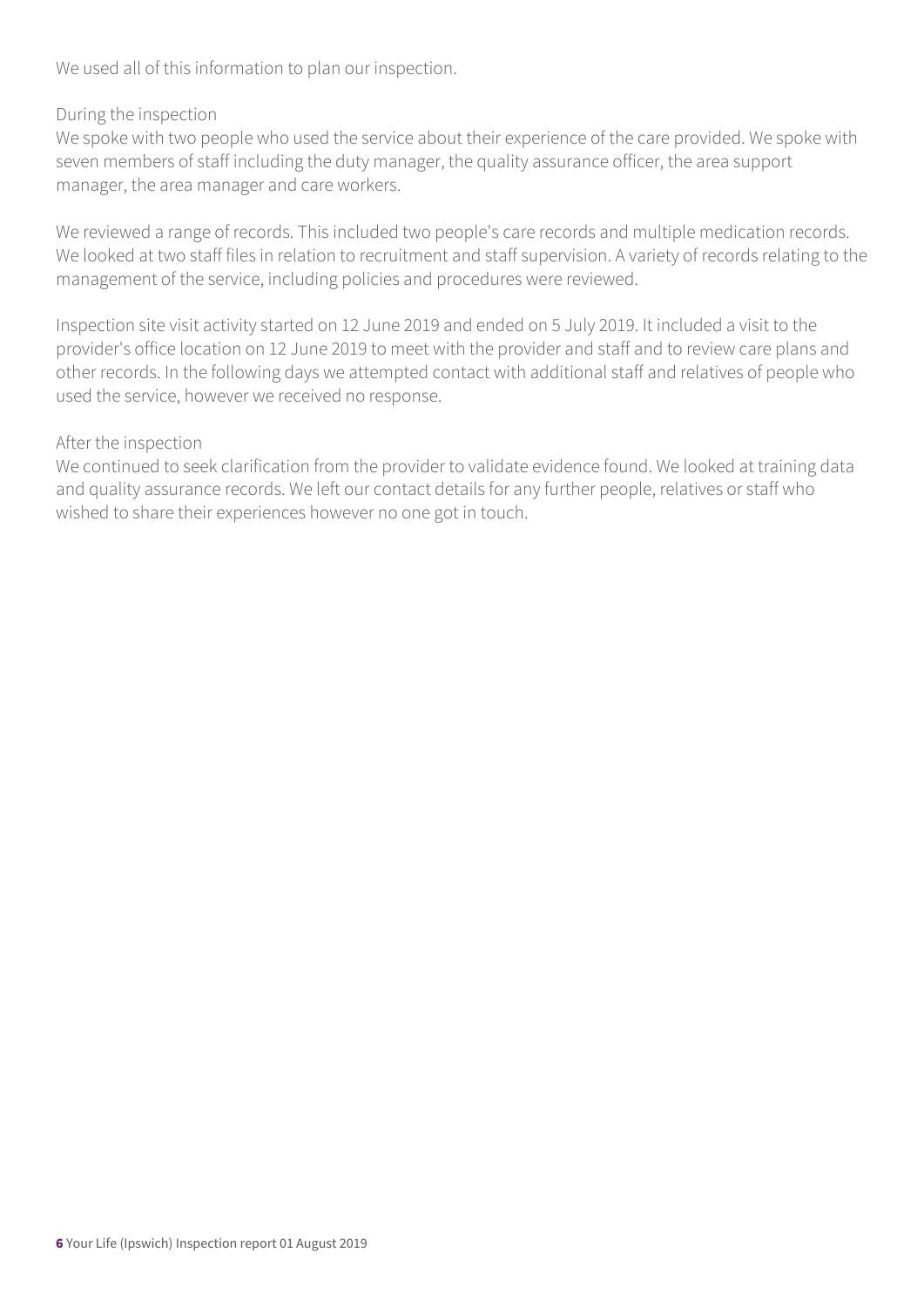### Is the service safe?

# Our findings

Safe – this means we looked for evidence that people were protected from abuse and avoidable harm.

At the last inspection this key question was rated as Requires Improvement because improvements were needed to how people were protected from financial abuse and safe medicine administration. At this inspection this key question has now improved to Good. This meant people were safe and protected from avoidable harm.

Systems and processes to safeguard people from the risk of abuse

- Improvements had been made to safeguarding practices to ensure the risks to people of financial abuse were reduced. The improvements also included assurance systems to ensure that people were receiving their medicines as prescribed. The provider employed a quality assurance manager who also undertook the role of safeguarding and monitored for any trends or learning required and ensured the necessary actions were taken.
- People told us they felt safe with the support that they received. One person said, "I feel safe here, I happily let them in my home, that's how much I trust them." A relative told us, "[Family member] is very happy here and is now in a regular routine, which the staff are good at maintaining, and make [family member] feel safe."
- Staff we spoke with demonstrated a good understanding of the types of abuse and harm people could be at risk of and the action they would need to take to address this.
- Staff had received training on how to recognise abuse and what to do in the event of a concern being raised.

#### Assessing risk, safety monitoring and management

- Potential risks to people's health, safety and wellbeing continued to be assessed and staff took steps to reduce the likelihood of harm occurring.
- Risk assessments were in place in areas such as staff supporting people with moving and handling and environmental considerations such as slips, trip and falls within people's own environments.
- Risk assessments included any action staff needed to take and provided detailed information on how to support people safely.

#### Staffing and recruitment

- People continued to tell us there were enough staff available to support them and meet their care needs. All people we spoke with told us staff arrived at their flats at the arranged time and stayed for the agreed length of time. One person commented, "The carers always turn up when they should do. I could also get help at other times if I needed to. I did have a fall once and when I called them they came straight away. They even waited with me whilst I waited for my family and the ambulance." Another person said, "If I press the call bell they come quickly."
- Safe and effective recruitment practices were followed to make sure that all staff were of good character.

Using medicines safely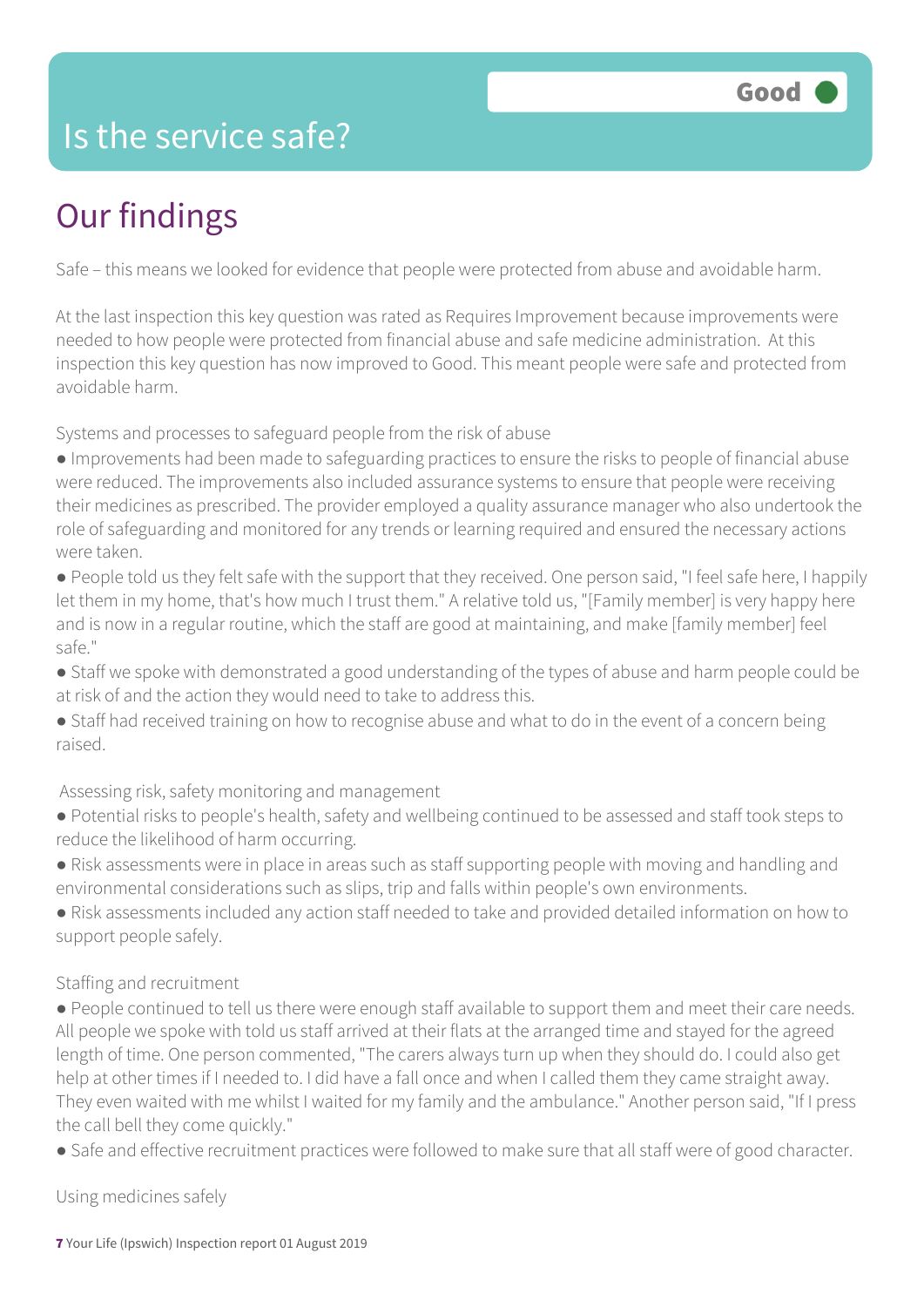● Where people required support with administration and management of their prescribed medicine this was detailed in their care plan.

● Staff had received training. People who were supported with their medicines continued to be supported by trained staff. Prior to undertaking the administration of medicines staff undertook training and had their competency assessed. Staff completed medicine administration records (MARs) to record when people's medication had been administered.

Preventing and controlling infection

● Staff continued to have access to protective equipment, for example, gloves and aprons, to reduce the risk of cross infection when providing personal care and support to people.

Learning lessons when things go wrong

● The staff and provider responded appropriately when accidents or incidents occurred and used any incidents as a learning opportunity.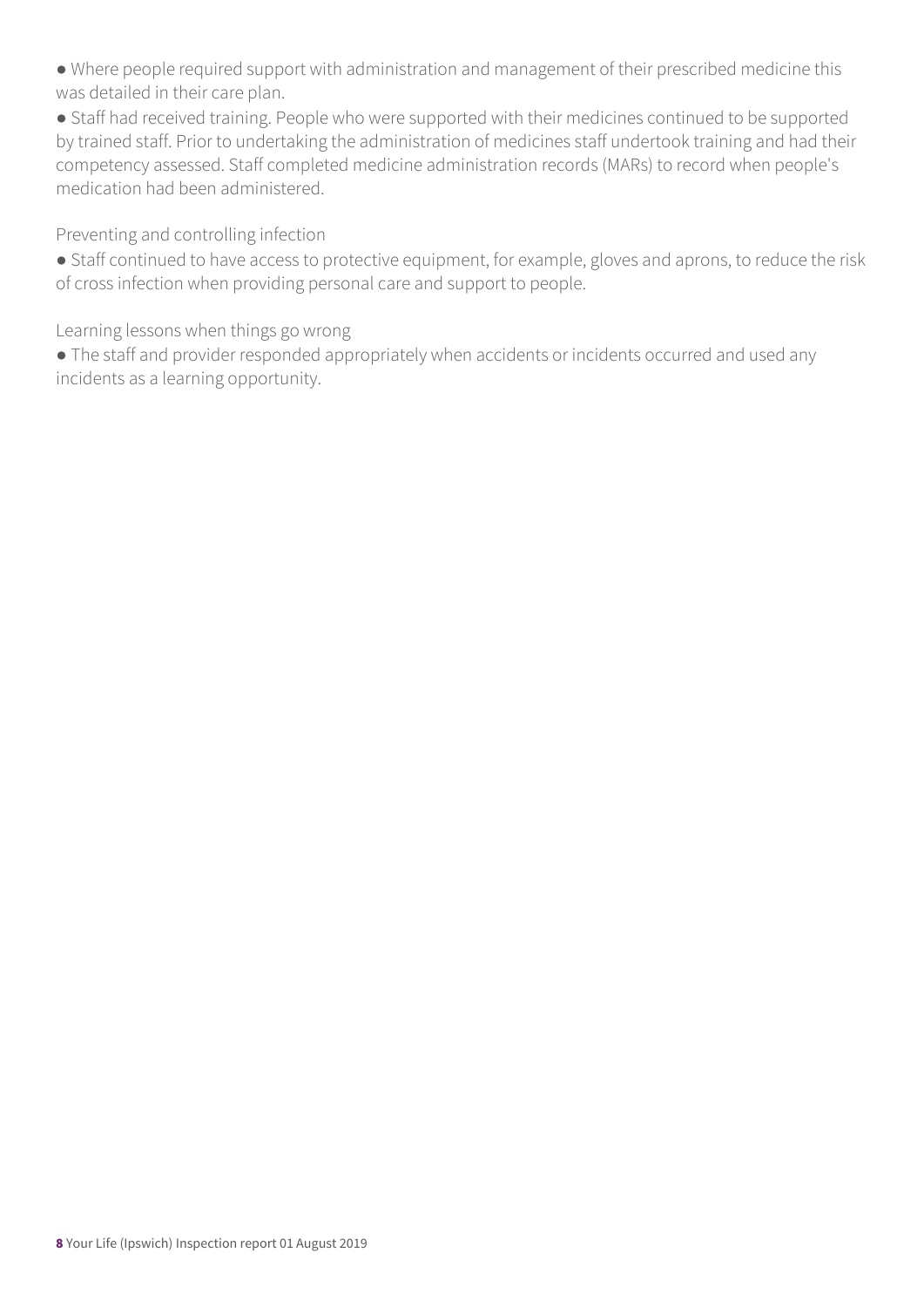### Is the service effective?

## Our findings

Effective – this means we looked for evidence that people's care, treatment and support achieved good outcomes and promoted a good quality of life, based on best available evidence.

At the last inspection this key question was rated as Good. At this inspection this key question has remained rated Good. This meant people's outcomes were consistently good, and people's feedback confirmed this.

Assessing people's needs and choices; delivering care in line with standards, guidance and the law

- Prior to a person being supported by the service a full care needs assessment was carried out. This included gathering important information about the person's health, physical, mobility and social needs.
- This information was used to create a care plan in order that the person's identified needs could be met.

Staff support: induction, training, skills and experience

- People spoke positively about the training and skills staff had to deliver their care. One person said, "Staff are well trained, they know what they are doing."
- Staff continued to receive regular training to ensure they had the knowledge and skills to provide effective support.

Supporting people to eat and drink enough to maintain a balanced diet

- People received the support they wanted to meet their nutritional needs. As people lived in their own flat their food was purchased by themselves or their relatives.
- The service had a large restaurant accessible to people which provided meals during the day where people opted to purchase these.
- At other times people received support from care staff to prepare light meals and snacks.

Staff working with other agencies to provide consistent, effective, timely care; Supporting people to live healthier lives, access healthcare services and support.

● People received the care and support they needed. Staff supported people where required with any healthcare referrals and appointments.

Ensuring consent to care and treatment in line with law and guidance

The Mental Capacity Act 2005 (MCA) provides a legal framework for making particular decisions on behalf of people who may lack the mental capacity to do so for themselves. The Act requires that, as far as possible, people make their own decisions and are helped to do so when needed. When they lack mental capacity to take particular decisions, any made on their behalf must be in their best interests and as least restrictive as possible.

People can only be deprived of their liberty to receive care and treatment when this is in their best interests and legally authorised under the MCA.

Where people may need to be deprived of their liberty in order to receive care and treatment in their own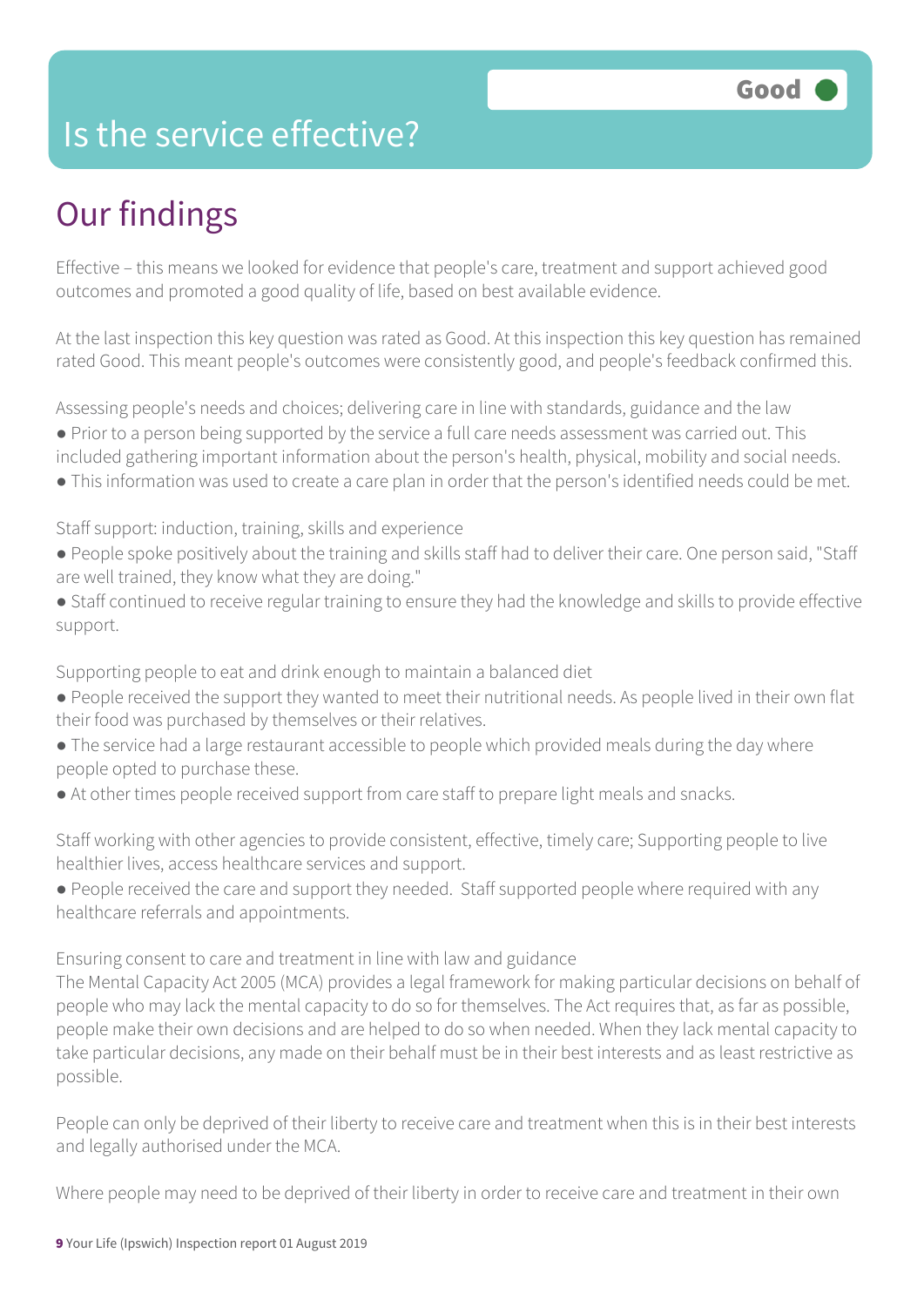homes, the DoLS cannot be used. Instead, an application can be made to the Court of Protection who can authorise deprivations of liberty

We checked whether the service was working within the principles of the MCA

● People were involved in decisions about their care and treatment and staff supported them to have maximum control of their lives.

● Staff asked and explained to people before giving care and support records demonstrated people had consented to their support plan and were involved in discussion about their care.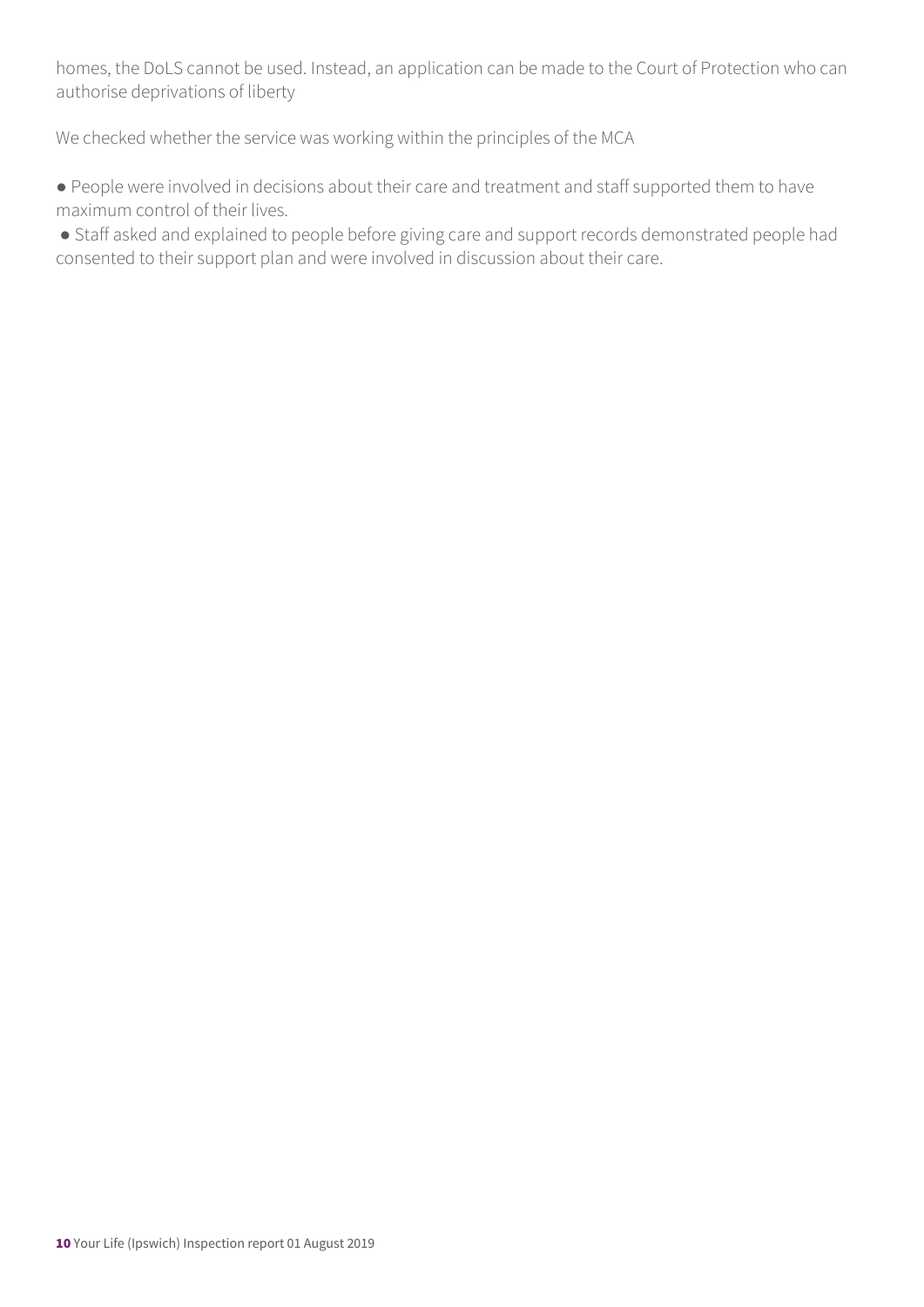### Is the service caring?

### Our findings

Caring – this means we looked for evidence that the service involved people and treated them with compassion, kindness, dignity and respect

At the last inspection this key question was rated as Good. At this inspection this key question has remained rated Good. This meant people were supported and treated with dignity and respect; and involved as partners in their care.

Ensuring people are well treated and supported; respecting equality and diversity

- People told us they were supported by kind and caring staff. One person said, "The staff are respectful, they are very nice."
- Staff spoke about people in a caring manner and told us they enjoyed the role they played in supporting people.

Supporting people to express their views and be involved in making decisions about their care

- People were supported to express their views and be actively involved in making decisions about their care and support.
- People told us that they continued to have plenty of opportunities to speak to staff and express their views and opinions.

Respecting and promoting people's privacy, dignity and independence

- People told us that the service supported them to maintain their independence along with providing support to ensure they remained safe. One person commented, "They are respectful when they help me with my personal care and they don't do everything for me, they help me keep my independence."
- People's privacy was respected by staff. One person said, "Oh yes, they respect my privacy, they are very good like that."
- Staff were aware of maintaining people's dignity and explained to us how they ensured that this was respected during personal care by ensuring that people were covered up as much as possible.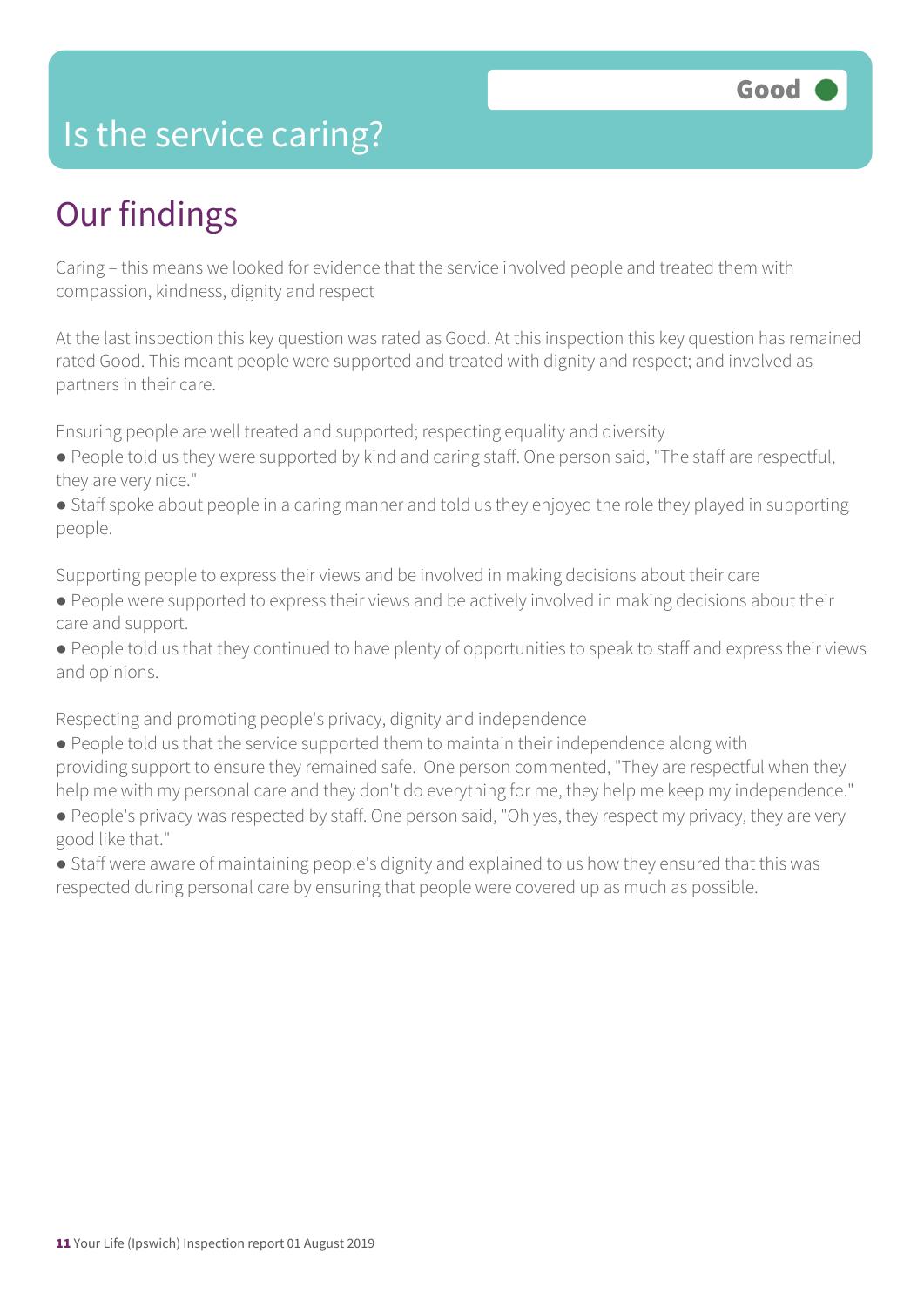### Is the service responsive?

# Our findings

Responsive – this means we looked for evidence that the service met people's needs.

At the last inspection this key question was rated as Good. At this inspection this key question has remained rated Good. This meant people's needs were met through good organisation and delivery.

Planning personalised care to ensure people have choice and control and to meet their needs and preferences

- Detailed care plans were in place to show the support people needed and these were reviewed regularly.
- Care plans were personalised and included information such as the person's history, skills and interests to aid staff in building a professional relationship and rapport with the person.

• Staff were familiar with people's needs and their preferences and what was important to them. This enabled them to deliver people's care in a person centred way. One person commented, "Nothing is too much trouble for the staff, mostly I have the same [staff member] to help me with my shower. That is important to me. Staff are very helpful and 'keep an eye' on me."

#### Meeting people's communication needs

Since 2016 onwards all organisations that provide publicly funded adult social care are legally required to follow the Accessible Information Standard (AIS). The standard was introduced to make sure people are given information in a way they can understand. The standard applies to all people with a disability, impairment or sensory loss and in some circumstances to their carers.

● Information was provided in alternative formats such as pictorial format and large print to ensure that this was available to people in a way they could understand and access.

Improving care quality in response to complaints or concerns

●The provider continued to have a complaints process in place and people knew who to speak to if they had any concerns. One person said, "I've got no complaints, if I did I could comfortably speak to the staff."

● There had been no complaints received at the service since our last inspection. The last complaint was from September 2016 and not related to the care people received. End of life care and support

● There was no one receiving end of life care when we visited the service however people's preferences for their advanced care wishes had been considered as well as any decisions not to engage with this as well.

● A document referred to as 'Wishes and Preferences for My Future Care' were in place. Whilst some people had opted to complete this, others had declined to have these discussions with staff and this had been respected.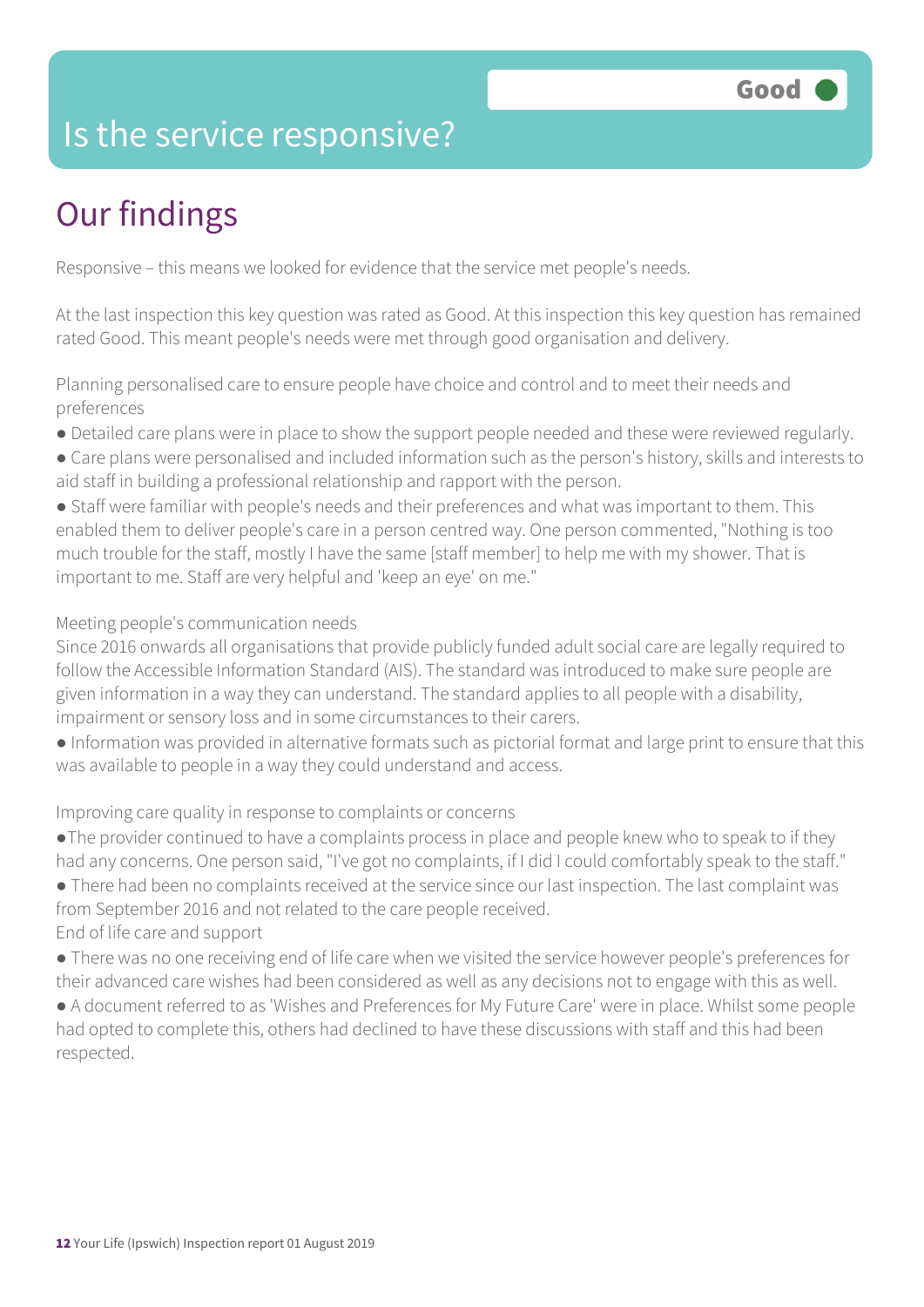### Is the service well-led?

# Our findings

Well-Led – this means we looked for evidence that service leadership, management and governance assured high-quality, person-centred care; supported learning and innovation; and promoted an open, fair culture.

At the last inspection this key question was rated as Good. At this inspection this key question has remained rated Good. This meant the service was consistently managed and well-led. Leaders and the culture they created promoted high-quality, person-centred care.

Managers and staff being clear about their roles, and understanding quality performance, risks and regulatory requirements

- The registered manager had recently left the service and a new manager had been appointed and was waiting to start in the role following pre-employment checks.
- The service had an effective system to monitor the safety and quality of the service. We spoke with the quality assurance officer for the provider company who had a role in oversight of all the audits completed and reviewed any trends and identified improvements and learning needed.
- Audits identified actions required to ensure full compliance with the provider's objectives and regulations.

Promoting a positive culture that is person-centred, open, inclusive and empowering, which achieves good outcomes for people

- The current registered manager leaving had resulted in some people mentioning that they were keen to know how the changes would impact the service. People spoke positively about how the service had been run. One person said, "I always found the [previous registered manager] approachable. I wouldn't change anything about here [Booth Court] and I would recommend it."
- A relative commented, "[Family member] often says how lucky they are to live at Booth Court and what a good job we did to find this place. I couldn't imagine [family member] moving to anywhere else."
- Staff were clear about the ethos of the service and the aims they were working towards.

How the provider understands and acts on the duty of candour, which is their legal responsibility to be open and honest with people when something goes wrong

● The manager and providers understood the requirement and were open and honest about the care and support people received.

Engaging and involving people using the service, the public and staff, fully considering their equality characteristics

- People's feedback was obtained, and their views listened to. Regular meetings were held for people living at the service and people could choose what topics they wanted to discuss.
- Systems were in place to involve people, relatives and staff in the running of the service.
- Surveys and meetings were carried out. Feedback from these surveys and meetings was analysed and action taken if any issues were identified.
- Regular staff meetings were held so the provider could effectively communicate any changes within the organisation, training updates and information about changes in peoples care.